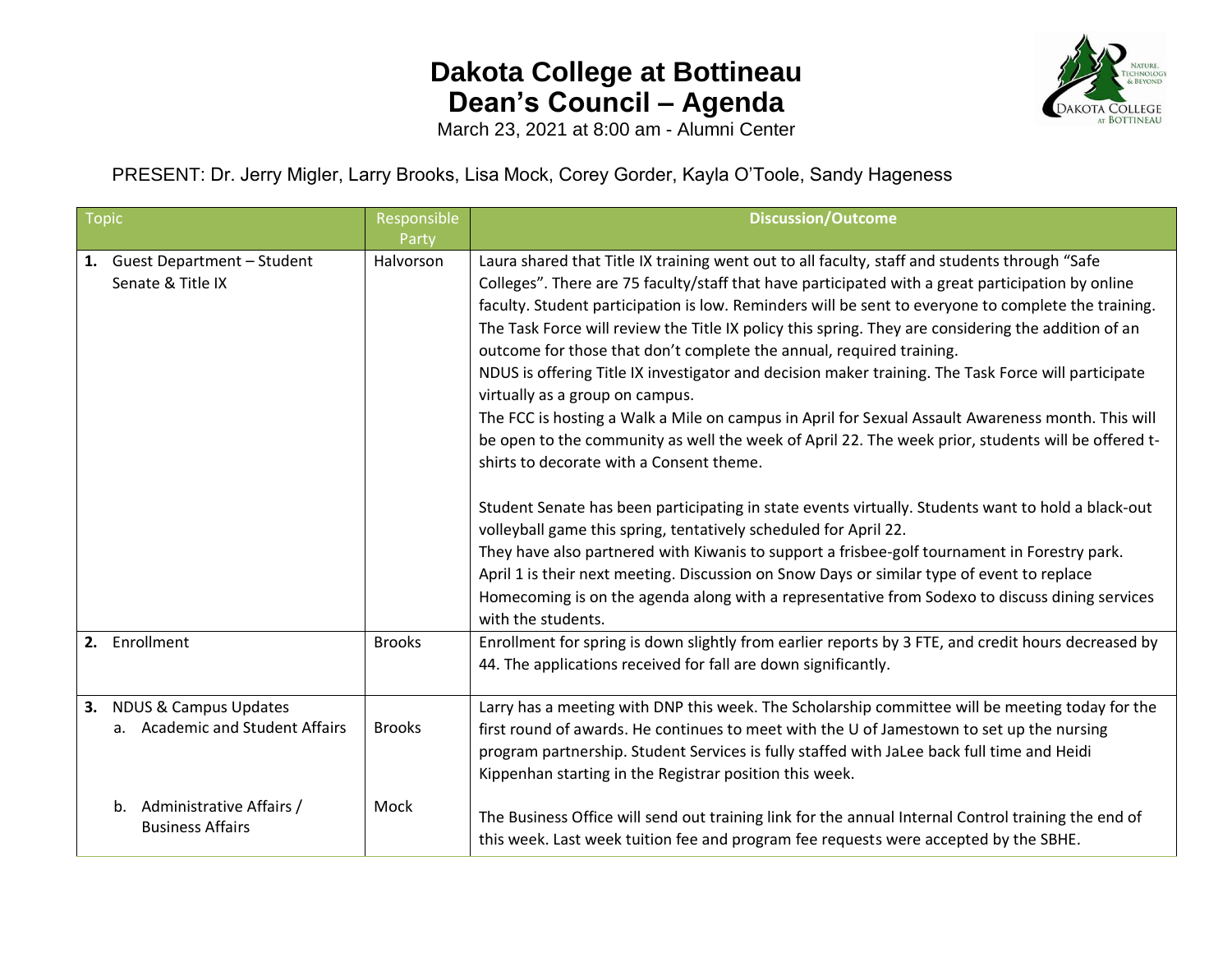

| O'Toole | The coal burning emissions report submitted last week.<br>Financial section for the HLC report completed last week. Working on the financial ND HR sections<br>of the IPEDS report.<br>Yesterday the State Auditor released single audit review. We did not have any deficiencies noted.<br>This included CARES and HERF fund reporting.<br>Lisa Anderson will be working half days as she recuperates. Judy is taking family medical leave. The<br>Business Office is at half-staff. Vonda is working on an update to inventory. She is working closely<br>with the Nursing Department on their inventory.<br>HLC Persistence and Completion Academy virtual presentation will be held this Thursday and<br>Friday. It will include a poster display to talk about the project progress. A preliminary report<br>submitted last week and then one will be submitted upon completion.<br>Kayla reported that advisors are working with students to register for fall classes. They are running<br>into students having bills due, therefore class enrollment cannot officially be completed.<br>Val is promoting the tutor services. She will be setting up a Math lab.<br>Last week attended OEC virtual conference. Hot topics included:<br>Universal design, everything Is accessible for everyone. There is anxiety with assessments<br>and quizzes, there is only 25% of students with disabilities that self-report to campus for<br>assistance. Recommendations made for faculty to look at ways to scale back timed quizzes<br>and add projects or discussions, or other ways to score success.<br>All online students must have the same access to services as on-campus students, i.e.<br>disability services, tutoring and mental health counseling, etc.<br>Traditional office hours for faculty session: how much do students actually come see<br>faculty during office hours. A professor shared his success story where he met with all of<br>his students one-one the week of the semester providing positive and meaningful<br>communication. He had 95% of his students obtain a C or better.<br>Faculty burnout - during finals week Kayla suggested to do events to help with faculty | <b>EXAMPLE COLLEGE</b> |
|---------|------------------------------------------------------------------------------------------------------------------------------------------------------------------------------------------------------------------------------------------------------------------------------------------------------------------------------------------------------------------------------------------------------------------------------------------------------------------------------------------------------------------------------------------------------------------------------------------------------------------------------------------------------------------------------------------------------------------------------------------------------------------------------------------------------------------------------------------------------------------------------------------------------------------------------------------------------------------------------------------------------------------------------------------------------------------------------------------------------------------------------------------------------------------------------------------------------------------------------------------------------------------------------------------------------------------------------------------------------------------------------------------------------------------------------------------------------------------------------------------------------------------------------------------------------------------------------------------------------------------------------------------------------------------------------------------------------------------------------------------------------------------------------------------------------------------------------------------------------------------------------------------------------------------------------------------------------------------------------------------------------------------------------------------------------------------------------------------------------------------------------------------------------------------------------------------------------------|------------------------|
|         | burnout, i.e. walk in the gym during break which would be good for mental health, have a<br>speaker,<br>Student dropping - the number one reason students drop is they fell behind and can't<br>catch up. If a student misses a project, this session recommended faculty contact that                                                                                                                                                                                                                                                                                                                                                                                                                                                                                                                                                                                                                                                                                                                                                                                                                                                                                                                                                                                                                                                                                                                                                                                                                                                                                                                                                                                                                                                                                                                                                                                                                                                                                                                                                                                                                                                                                                                     |                        |
|         |                                                                                                                                                                                                                                                                                                                                                                                                                                                                                                                                                                                                                                                                                                                                                                                                                                                                                                                                                                                                                                                                                                                                                                                                                                                                                                                                                                                                                                                                                                                                                                                                                                                                                                                                                                                                                                                                                                                                                                                                                                                                                                                                                                                                            |                        |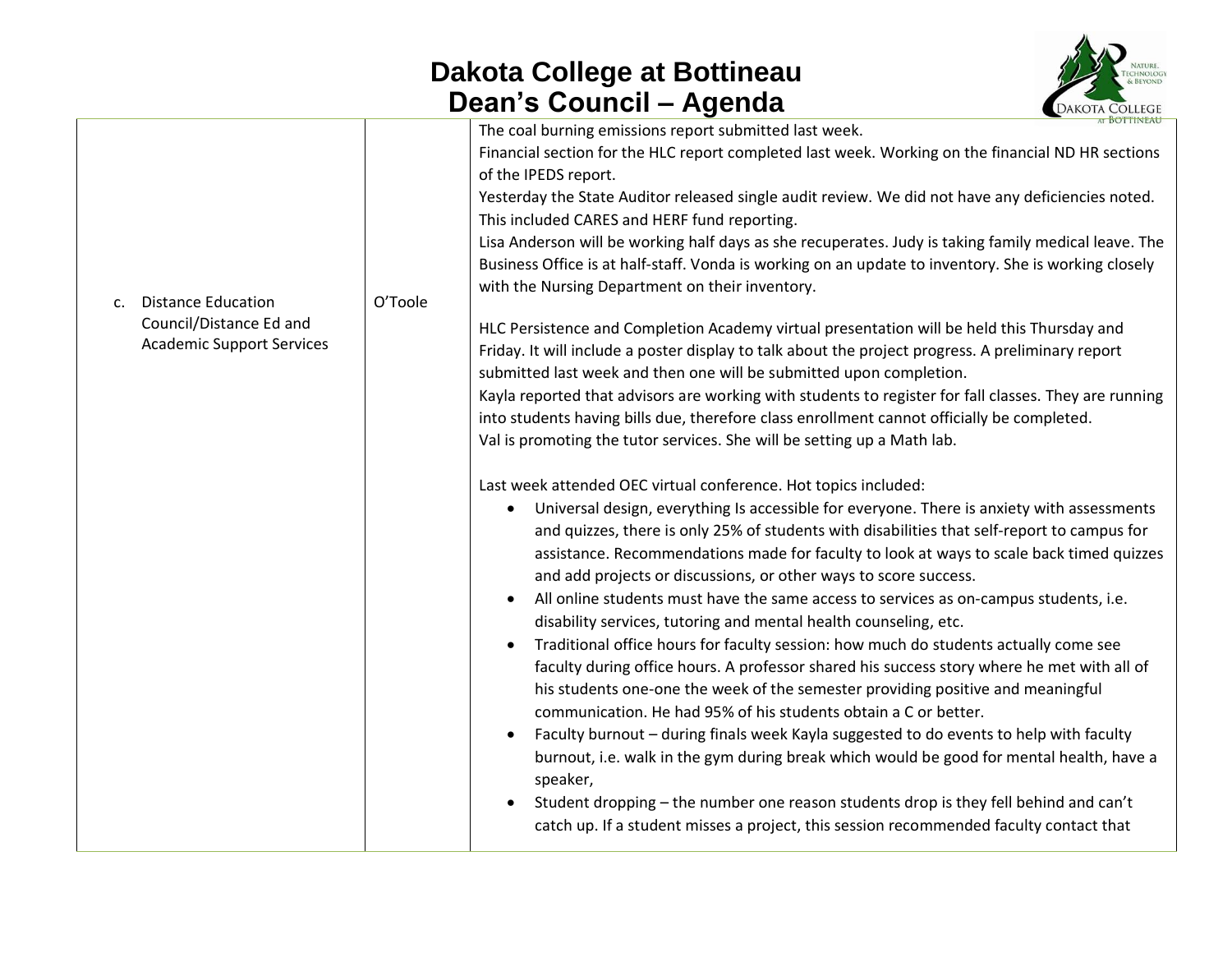

|              |                                         |          | <b>AI BOTTINEAU</b>                                                                                                                                                                                                                                                                                                                                                                                                                                                                                                                                                                                                                                                                                                                                                                                                                                                                                                    |
|--------------|-----------------------------------------|----------|------------------------------------------------------------------------------------------------------------------------------------------------------------------------------------------------------------------------------------------------------------------------------------------------------------------------------------------------------------------------------------------------------------------------------------------------------------------------------------------------------------------------------------------------------------------------------------------------------------------------------------------------------------------------------------------------------------------------------------------------------------------------------------------------------------------------------------------------------------------------------------------------------------------------|
|              |                                         |          | student within 24 hours of missing a deadline with a positive message and find out why it<br>was missed and discuss reasoning.                                                                                                                                                                                                                                                                                                                                                                                                                                                                                                                                                                                                                                                                                                                                                                                         |
|              | d. Public Affairs Council               | Hageness | Dual Credit virtual informational sessions will be held today at 2:30 and 6:30.<br>There are seven DC students registered to walk at graduation. They will receive a medallion to<br>wear at our commencement exercise and their own high school exercise.<br>Mailings for Wildlife and Rec Management programs will go out today from a list of 16-18-year-old<br>individuals that purchased a hunting license in ND this last year. Release on the Paramedic<br>program was aired on KMOT last week. A horticulture alum story was released yesterday and will<br>go to horticulture associated groups. Corey will interview on the radio this week.                                                                                                                                                                                                                                                                 |
| e. Athletics |                                         | Gorder   |                                                                                                                                                                                                                                                                                                                                                                                                                                                                                                                                                                                                                                                                                                                                                                                                                                                                                                                        |
| f.           | Chancellor's Cabinet / Dean's<br>Update | Migler   | Softball will be back from their spring break games tonight. There is a change in game times for<br>Friday, adding volleyball after the basketball games.<br>Corey and Dr. Migler met with high school about baseball field updates. They were approached to<br>financially support annual up-keep to the fields.<br>Women's basketball will have play-in game on campus next Wednesday against United Tribes. If<br>they win, they will continue play. Men are moving forward in playoffs.<br>Dr. Migler will be logging into the House Appropriation Committee sessions this week as higher<br>education is on agenda. Items include the budget, Challenge Grant funding, Free Speech, etc.<br>Reminder that COOP planning is this Wednesday afternoon. Training will be provided at the<br>beginning of the session. It is basically preparing a plan in case a service loses its space due to a<br>disaster event. |
|              |                                         |          | The last Dean's Council discussion was held on updating NDUS policy with DCB policy. These items<br>will be added to the agenda upon receipt from the System Office.                                                                                                                                                                                                                                                                                                                                                                                                                                                                                                                                                                                                                                                                                                                                                   |
|              |                                         |          | In process of scheduling interviews for physical plant director<br>Stanley FBM instructor position applications are coming in.<br>Rugby instructor FBM position has been posted.<br>Applications for the Bookstore manager are also coming in.                                                                                                                                                                                                                                                                                                                                                                                                                                                                                                                                                                                                                                                                         |
|              |                                         |          | Horticulture instructor position has been posted.                                                                                                                                                                                                                                                                                                                                                                                                                                                                                                                                                                                                                                                                                                                                                                                                                                                                      |